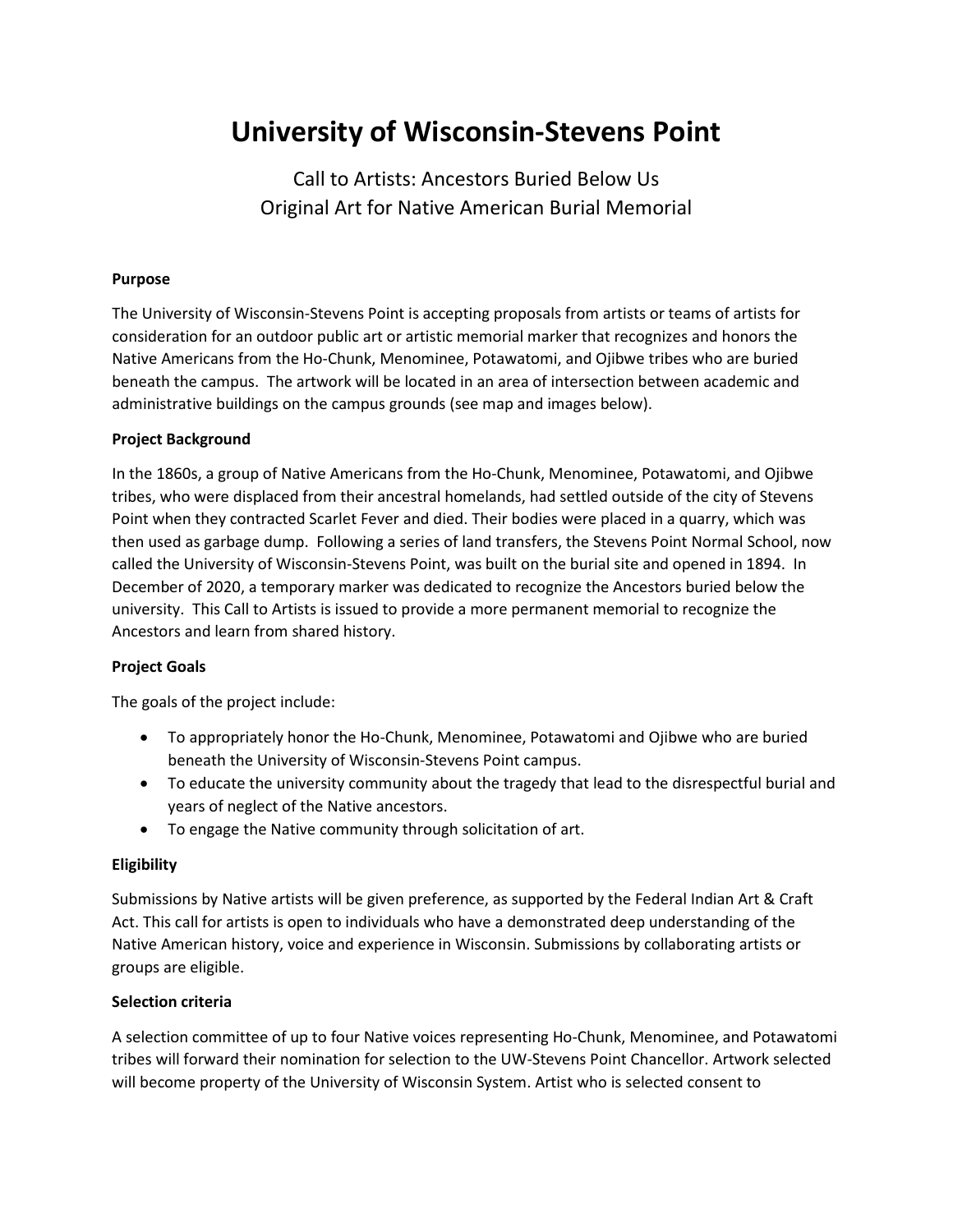collaborating with UW-Stevens Point staff for construction and installation requirements. Submissions must be original pieces that do not include any logos, trademarks or promotional materials.

## **Budget**

Selected artist will receive a five-thousand-dollar (\$5,000) honorarium for artwork designs. Fabrication and installation of the artwork can total up to \$25,000. Please include an itemized project budget in your proposal. Eligible expenses can include materials, insurance, maintenance, signage, and printing. Funding for the artwork comes from a grant from the University of Wisconsin System.

## **Accepted Artwork**

- Large-scale mural to be displayed immediately adjacent to academic building, maximum size 32' x 30'
- Sculpture see enclosed map for location and dimensions
- Memorial Monument permanent marker to replace temporary piece
- Multiple media will be accepted if they fit within space qualifications.

## **Work Media**

• Media will vary by submission, but may include wood, stone, metal and paint suitable for outdoor display.

## **Proposal Submission**

Submissions should be addressed to Rob Manzke and should include:

- 1. Artist contact information. For submissions by collaborating artists or groups, please identify a lead artist in the proposal.
- 2. Artist statement
- 3. Resume
- 4. Proposal, which includes a description of how the art meets the project purpose, specific description of the art, and a timeline for installation
- 5. Any ongoing maintenance requirements (the university will assume all maintenance and upkeep of artwork) and estimated lifespan of art.
- 6. Budget
- 7. Images of any related work and/or rendering of the proposed artwork
- 8. Tribal ID, for artists who qualify under the IACA

Selection committee will review submissions to select finalists. Individuals selected as finalists will be asked to submit a detailed visual rendering of their art (example: sculpture model, mural draft, or detailed art rendering).

## **Timeline**

Week of January 3, 2022 – Call for Art Issued

February 14 – Initial Call for Art Deadline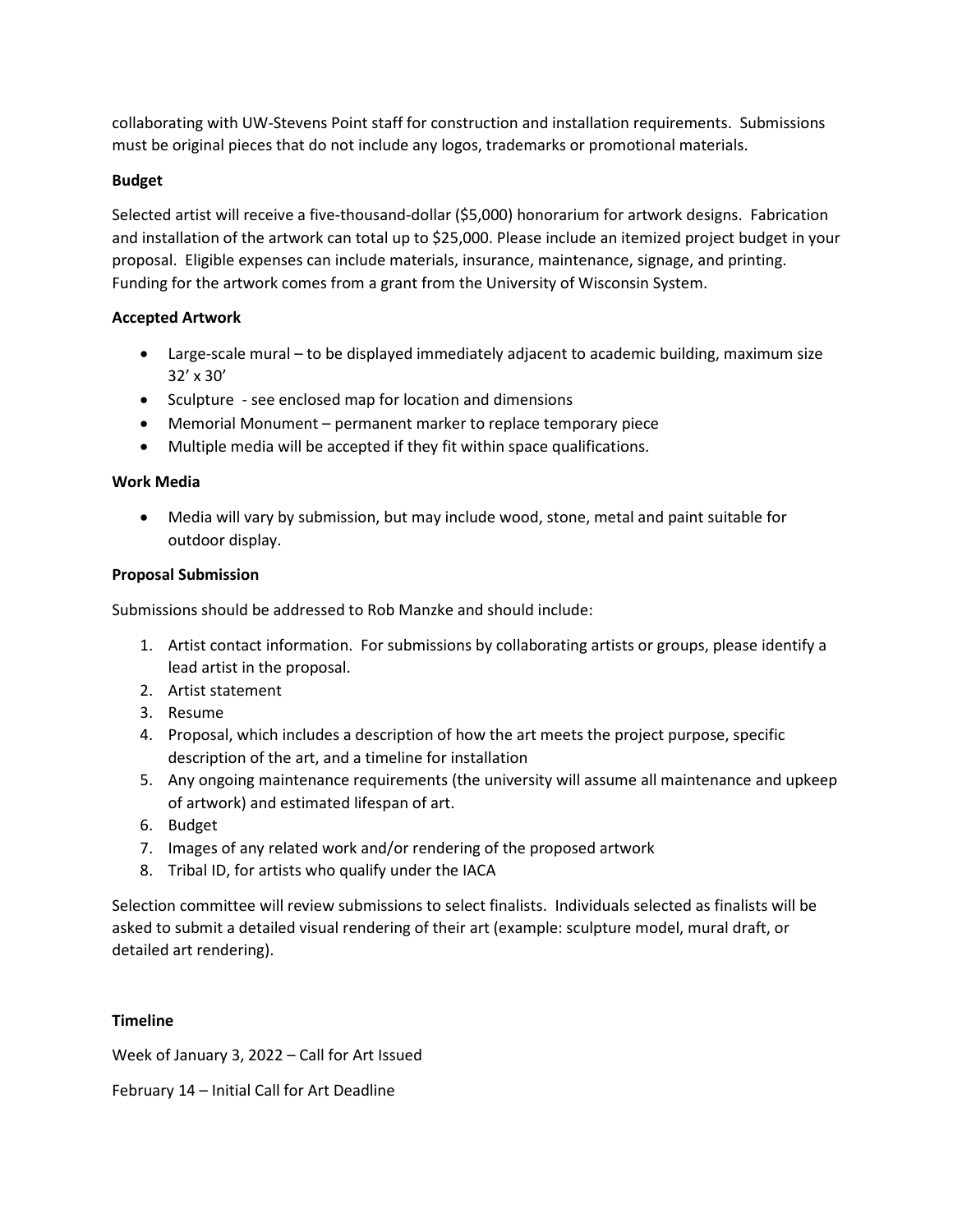February 14 - 18 – Selection Committee Review February 21 – Finalists Notified March 21 – Finalist Submission Deadline March 28 – Selection Committee Review and Recommendation Submitted to Chancellor Gibson April 8 – University Selects Final Artwork and Notifies Artists June 15 - Artwork installation (subject to consultation with artist)

## **Contact**

Submissions and questions can be directed to:

Rob Manzke 2100 Main St. Room 213 Old Main Stevens Point WI 54481 phone: 715-346-3738 fax: 715-346-4841 rmanzke@uwsp.edu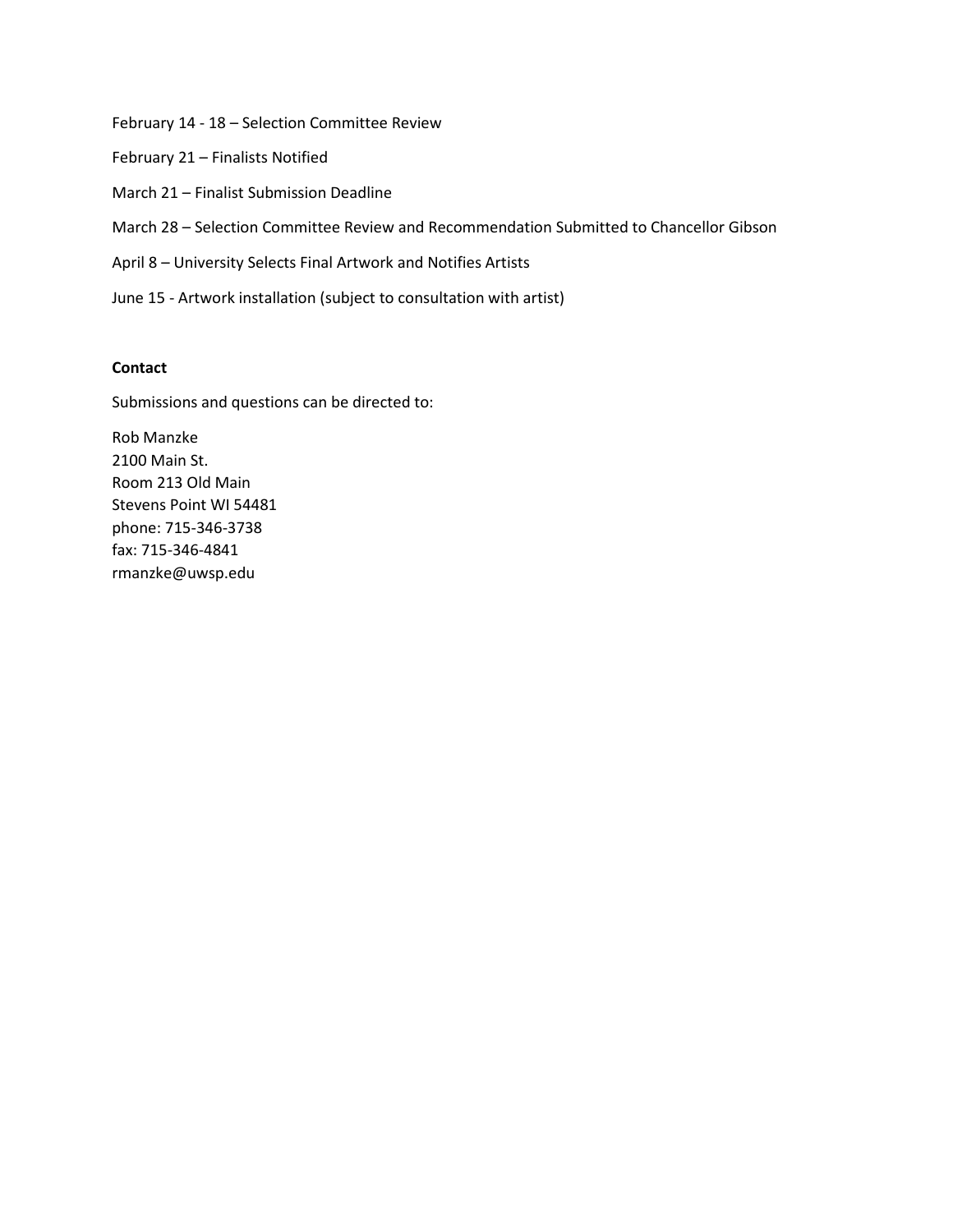UW-Stevens Point Memorial Locations